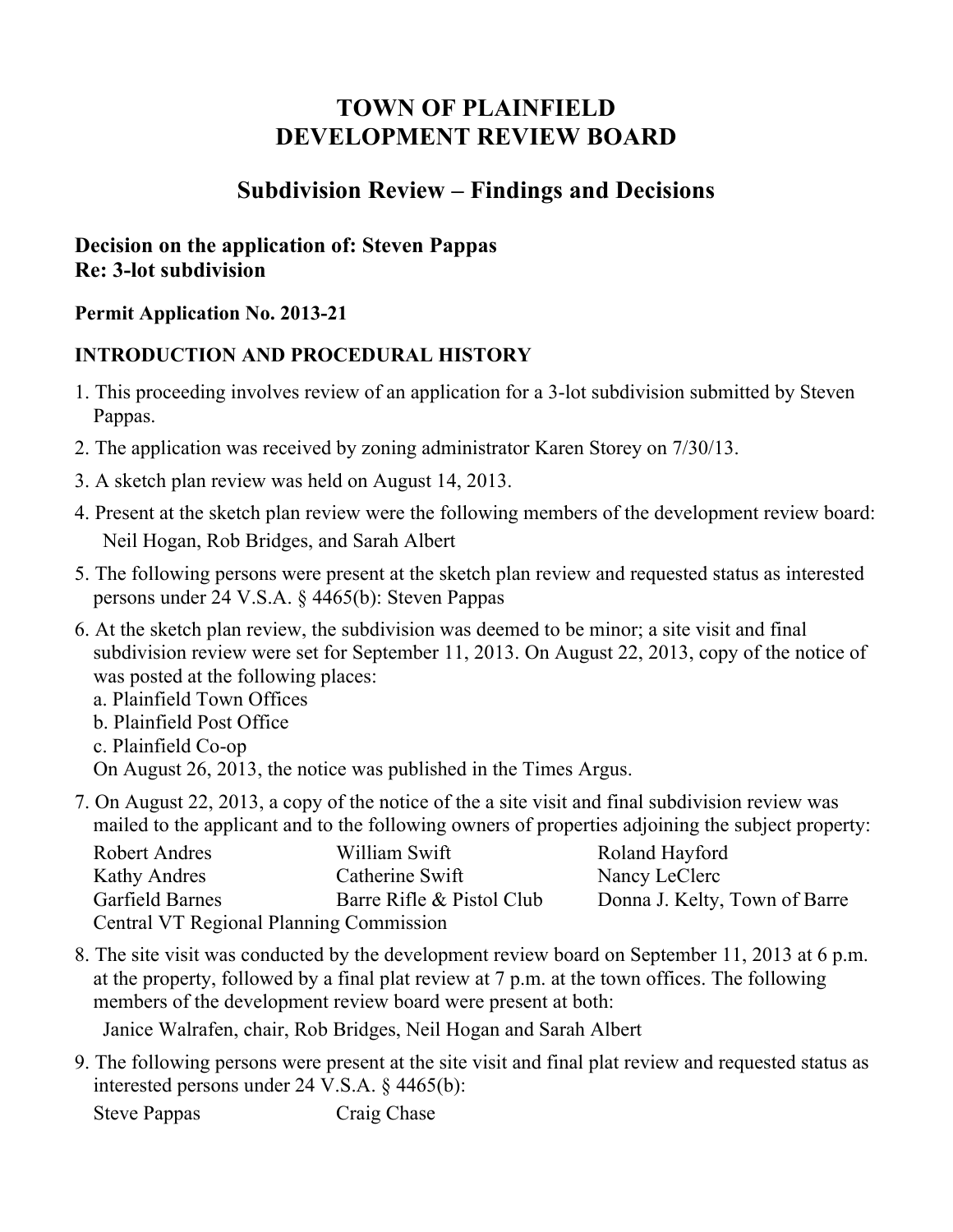- 10. On September 11, 2013 the DRB voted to continue the final plat review to October 2 because the applicant had not submitted required information.
- 11. On October 2, 2013 the DRB voted to continue the final plat review to October 9 at the request of the applicant.
- 12. Because of the two continuations, Zoning Administrator Karen Storey deemed it necessary to re-warn the final plat review. A notice was posted at the three locations mentioned under #6 above, and sent to the Times Argus and to the abutters named in #7.
- 13. On October 9, 2013 the following members of the development review board were present for the continuation of the final plat review: Janice Walrafen, chair, Rob Bridges, Neil Hogan, and Sarah Albert
- 14. The following persons were present at the continuation of final plat review and requested status as interested persons under 24 V.S.A. § 4465(b):

| <b>Steve Pappas</b> | Craig Chase         |
|---------------------|---------------------|
| Philip Moros        | <b>Beth Mueller</b> |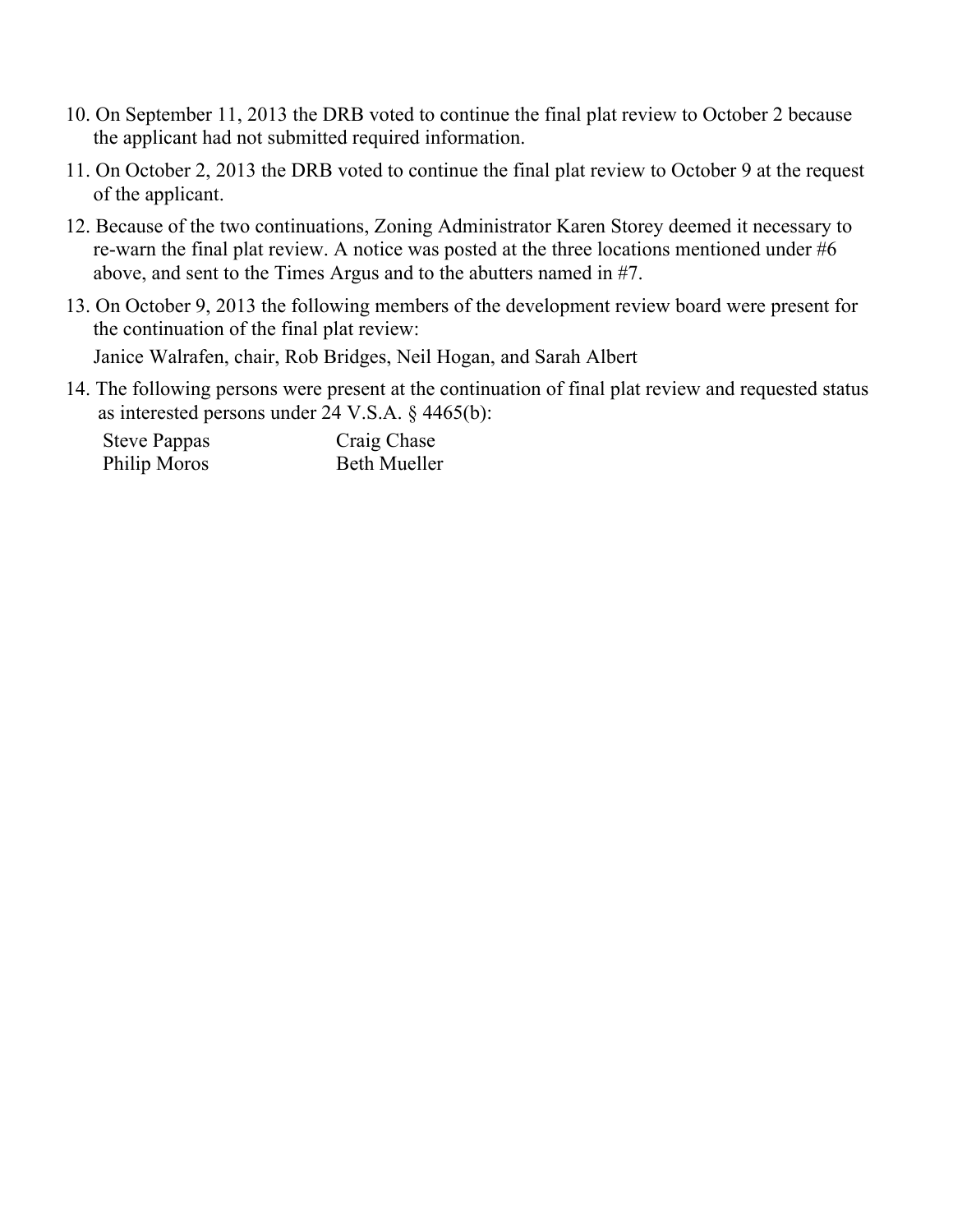## **FINDINGS**

Based on the application, testimony, and other evidence the development review board makes the following findings:

- 1. The applicant seeks subdivision approval for a 54 acre parcel located on the Country Club Road abutting the Barre Town line (tax map parcel no. 04-016.000). The parcel currently has one dwelling located at 3134 Country Club Rd, where the applicant resides.
- 2. The applicant wishes to subdivide said parcel into three lots: Lot 1: 9.8 acres, Lot 2: 20.3 acres, and Lot 3: 15 acres. Lot 1 contains a dwelling and a garage.
- 3. The application is a minor subdivision according to Section 610 of the Subdivision Regulations. The property is located in the Forest & Agriculture District as described on the Town of Plainfield Zoning Map on record at the town office and section 4.2 of the Zoning Regulations.
- 4. Side lot lines are generally at right angles with the town highway and approximately half of the new inside lot lines follow tree lines within the property. The building envelope for lot 3 will be 50 ft. inside of the lot lines; the building envelope for lot 2 is drawn to avoid wet soils in the southeast corner of the parcel.
- 5. The applicant has applied for and received an access permit for the ±500 ft. long, 50 ft. wide R.O.W. through lot 3 to access lot 2. This R.O.W. originates near the boundary line between lots 1 & 3 and runs along the boundary (and tree) line to the boundary between lots 2 and 3. Although lot 2 has frontage on the town highway, it cannot be used for access due to wet soils. Applicant has not designated a separate driveway for Lot 3.
- 6. The applicant did not bring Wastewater or Erosion control plans to the final plat review as stipulated at the sketch plan hearing and the final plat review needed to be continued.
- 7. At the continued final plat review on October 9, 2013 the applicant submitted a written request for eleven (11) waivers in a letter from Chase & Chase dated 9/17/13. Since there are no proposed house locations for lots  $2 \& 3$  at this time, applicant wants to shift the burden of the subdivision requirements to potential purchases of lots  $2 \& 3$ . Two potential purchasers were signed in as interested persons at this hearing.
- 8. The waivers for which the applicant has submitted a written request in accordance with section 130 (B) of the Subdivision Regulations.are:
	- a) Article III, Section 310 (A) 3: location of all improvements on final plat
	- b) Article III, Section 310 (B): written proof of state permit compliance
	- c) Article IV, Section 440 (A): stormwater management and culvert design
	- d) Article IV, Section 440 (B): erosion control design
	- e) Article IV, Section 460 (A): driveway design
	- f) Article IV, Section 460 (A): driveway design
	- g) Article IV, Section 460 (B): driveway construction standards
	- h) Article IV, Section 460 (C): town highway access
	- i) Article IV, Section 470 (A): water supply
	- j) Article IV, Section 470 (B): wastewater disposal system
	- k) Article IV, Section 480 (A-C): utility systems design